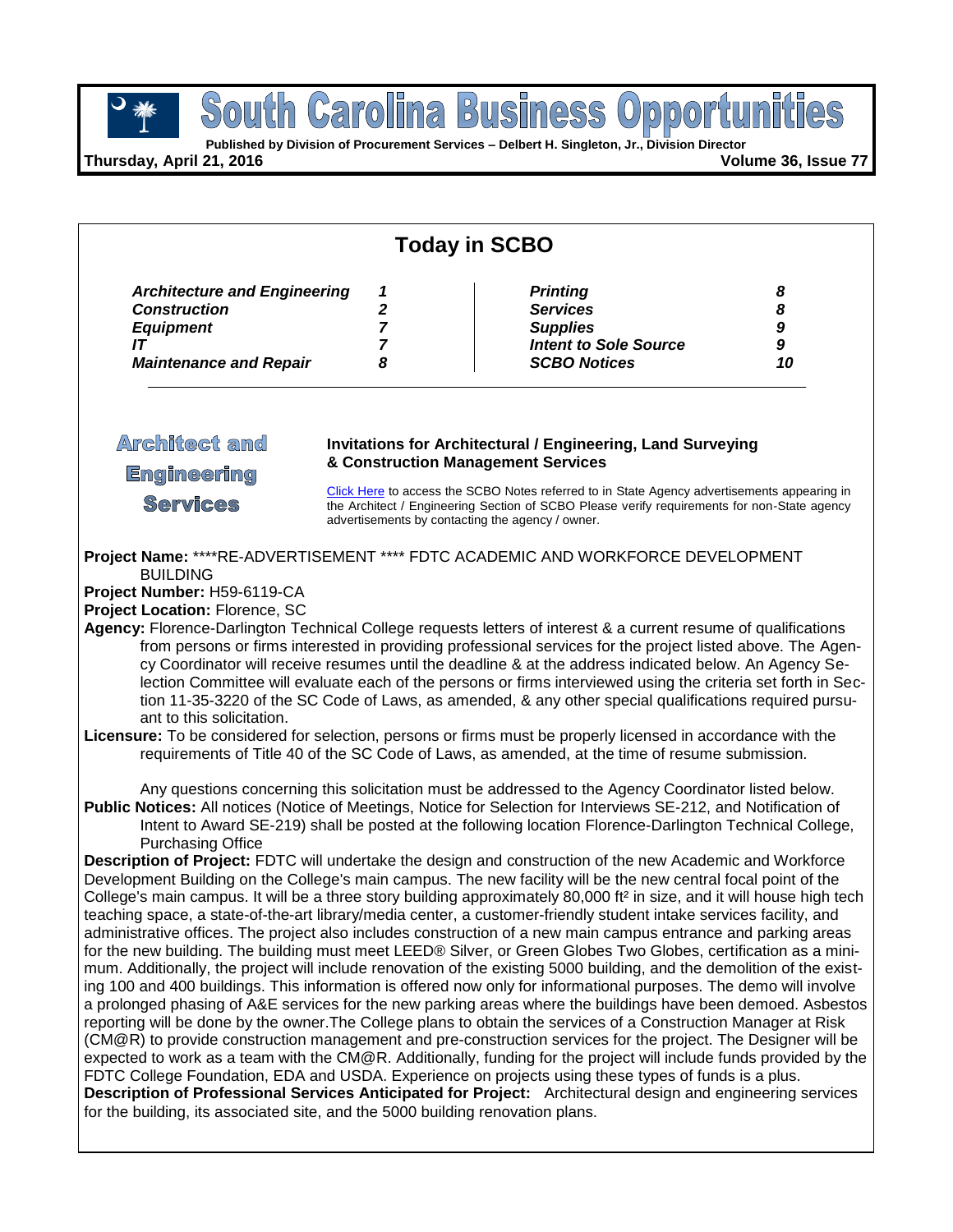| Thursday, April 21, 2016 | Volume 36, Issue 77 |
|--------------------------|---------------------|
|                          |                     |

**Anticipated Construction Cost Range:** \$27,000,000 - \$28,000,000

**Note:** Interested persons & firms should submit a current standard federal form 330,

The name & contact information, including email, of a primary contact; a certification stating whether the person or firm is a resident of SC (see SC code section 11-35-3215)**.** And the following

**Additional Information:** Firm's experience with design of higher education facilities, including library/media centers and student services facilities. Firm's experience with LEED, or Green Globes, certification of similar facilities.

To submit confidential information, see [http://procurement.sc.gov/PS/general/scbo/SCBO\\_notes\\_130322.pdf](http://procurement.sc.gov/PS/general/scbo/SCBO_notes_130322.pdf) In accordance with the SC Green Purchasing Initiative, submittals cannot exceed 14 pages, front & back, including covers, which must be soft – no hard note books. The Standard Federal Form is not included in this count. **All Written Communications With Parties Submitting Information:** will be via email **Resume Deadline Date:** 5/13/2016 **Time:** 11:00am **Number of Copies:** Eight. Agency will not accept submittals via email. **Agency:** Florence-Darlington Technical College **Agency Project Coordinator:** Jack Roach **Title:** Director of Special Projects **Address:** PO Box 100548, 2715 West Lucas Street, Florence, SC 29502-0548 **E-mail:** [Jack.Roach@fdtc.edu](mailto:Jack.Roach@fdtc.edu) **Telephone:** 843-413-2705 **Fax:** 843-661-8342 **Protests**: Any actual bidder, offeror, contractor or subcontractor who is aggrieved in connection with this solicitation or the intended award or award of a contract under this solicitation may protest to the State Engineer

in accordance with Section 11-35-4210 at: CPO, Office of State Engineer, 1201 Main Street, Suite 600, Columbia, SC 29201. Email: [protest-ose@mmo.sc.gov](mailto:protest-ose@mmo.sc.gov)



### **Invitations for Construction Bids**

Please verify requirements for non-State agency advertisements by contacting the agency / owner. Projects expected to cost less than \$50,000 are listed under the Minor Construction heading.

**Project Name:** PARKING LOT PHASE II - LOTS 3 AND 8 REHABILITATION

**Project Number:** H59-N920-PD

**Project Location:** Greenwood, SC 29646

**Bid Security Required:** Yes **Performance Bond Required:** Yes **Payment Bond Required:** Yes

**Construction Cost Range:** \$250,000 - \$500,000

- **Description of Project:** Full Depth Removal and Reconstruction for Parking Lots 3 and 8, curb/gutter and steps. .Contractor may be subject to performance appraisal at close of project.
- **Bidding Documents / Plans May Be Obtained From:** Davis & Floyd, Inc., P.O. Drawer 428, Greenwood, SC 29648, Attn: Ms. Cheryl Adams

**Plan Deposit:** \$150.00, nonrefundable

**Note:** Bidders must obtain bidding Documents/Plans from the above listed source(s) to be listed as an official plan holder. Only those bidding documents / plans obtained from the source(s) are official. Bidders that rely on copies of bidding documents / plans obtained from any other source do so at their own risk. All written communications with official plan holders & bidders will be via email or website posting.

**In Addition To The Above Official Source(s) Bidding Documents / Plans Are Also Available At:** Electronic copies of the contract documents may be obtained by emailing [Documents-GWD@davisfloyd.com.](mailto:Documents-GWD@davisfloyd.com) There is no fee for contract documents (plans and specifications) that are obtained electronically.

**Architect/Engineer:** Davis & Floyd, Inc., Greenwood, SC 29648

**A/E Contact:** Mr. Brent Robertson, PE

**A/E Address:** PO Drawer 428, Greenwood, SC 29648

**A/E E-mail:** [broberts@davisfloyd.com](mailto:broberts@davisfloyd.com)

**A/E Telephone:** 864-229-5211

**A/E Fax:** 864-229-7844

**Note:** All questions & correspondence concerning this Invitation to Bid shall be addressed to the A/E.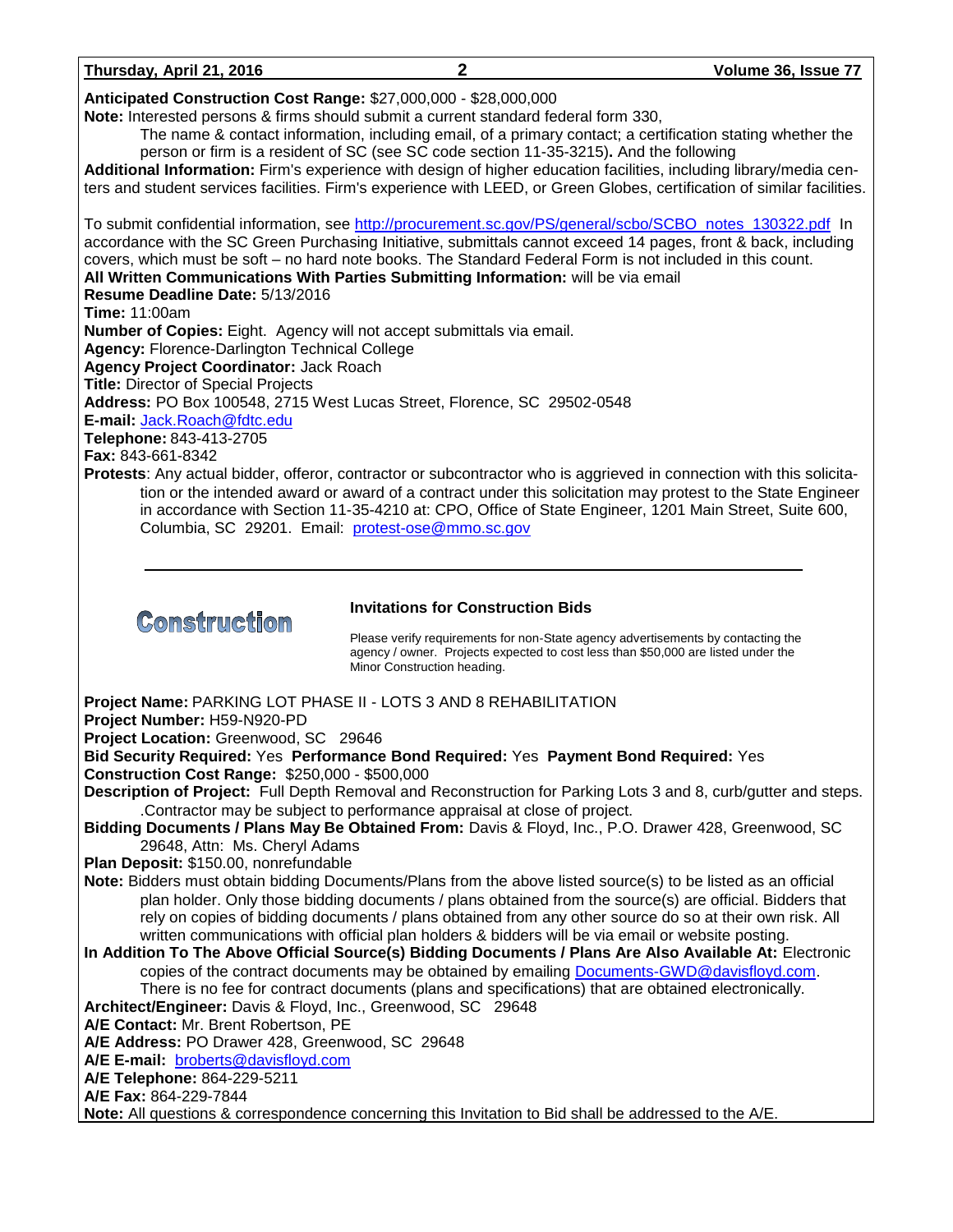#### **Thursday, April 21, 2016 3 Volume 36, Issue 77**

**Agency/Owner:** Piedmont Technical College **Name & Title of Agency Coordinator:** Chad Teague **Address:** 620 North Emerald Road, Greenwood, SC 29646 **E-mail:** [Teague.C@ptc.edu](mailto:Teague.C@ptc.edu) **Telephone:** 864-941-8479 **Fax:** 864-941-8642 **Pre-Bid Conf./Site Visit:** Yes, non-mandatory **Pre-Bid Date/Time:** 5/5/2016 10:00am **Place:** Facilities Dept. Bldg. M Rm 131 620 Emerald RD **Bid Closing Date/Time:** 5/19/2016 2:00pm **Place:** Facilities Dept. Bldg. M Rm 131 620 Emerald RD **Hand Deliver Bids To:** Chad Teague, Greenwood Piedmont Tech Campus-Building M (Fac.Mgmt.), Greenwood Piedmont Tech Campus-Building M (Fac. Mgt.) **Mail Bids To:** Chad Teague - Director of Facilities, Piedmont Technical College, PO Box 1467, Greenwood, SC 29648 **Project Name:** ELEMENTARY SCHOOL #1 (BUSBEE ELEMENTARY) **Project Number:** 15-042 **Project Location:** 515 Bulldog Rd. Cayce, SC **Bid Security Required:** No **Performance Bond Required:** Yes **Payment Bond Required:** Yes **Description of Project:** Thompson Turner Construction cordially invites you to submit a bid for the new Elementary School #1 (previously referred to as Busbee Elementary) in Cayce, SC. This work is being performed under a CM at Risk contract with the Lexington County School District #2. An early site package and early foundation package have already been awarded. We are projecting that the construction of the buildings will begin on or about June 2, 2016 with project completion on or about July 11, 2017.Contractor may be subject to performance appraisal at close of project. **Bidding Documents / Plans May Be Obtained From:** [ttcbids@thompsonind.com](mailto:ttcbids@thompsonind.com) **Architect/Engineer:** Jumper Carter Sease Architects **A/E Address:** 412 Meeting Street, West Columbia, SC 29169 **Agency/Owner:** Jumper Carter Sease Architects **Address:** 412 Meeting Street, West Columbia, SC 29169 **Bid Closing Date/Time:** 5/3/2016 2:00pm

**Deliver Bids To:** Ralph Scurry, 1116 Henderson Street, Columbia, SC 29201

### **POPLAR STREET SEWER IMPROVEMENTS**

Sealed Bids for the Poplar Street Sewer Improvements project will be received by Town of Honea Path, in their Town Council Chambers, located at 204 South Main Street, Honea Path, SC 29654 until 2:00pm on May 24, 2016, at which time the Bids received will be publicly opened and read.

The project includes the installation of a new low pressure sewer system with approximately 3,400 LF of small diameter HDPE sewer force mains (3" and under) to be horizontally directionally drilled, various appurtenances, 33 individual grinder pump stations (E-One DR071-74), approximately 4,265 LF of 1.25" HDPE laterals, connection to an existing gravity sewer manhole, abandonment of existing sewer mains and manholes, and electrical service connections for each of the 33 new pump control panels.

The Issuing Office for the Bidding Documents is: Dunn & Associates Engineering, Inc., 102 Giles Street, Anderson, SC 29621, 864-222-0339, Carlyle Shirley, EIT, [carlyle@dunnengineering.com.](mailto:carlyle@dunnengineering.com) Prospective Bidders may examine the Bidding Documents at the Issuing Office on Mondays through Thursdays from 8:00am to 5:00pm and on Fridays from 8:00am to 11:00am. Bidders may obtain copies of the Bidding Documents from the Issuing Office as described below.

Bidding Documents may be obtained from the Issuing Office during the hours indicated above. Bidding Documents are available via email (as portable document format (PDF) files) for a non-refundable charge of \$25.00. Alternatively, printed Bidding Documents may be obtained from the Issuing Office either via in-person pick-up or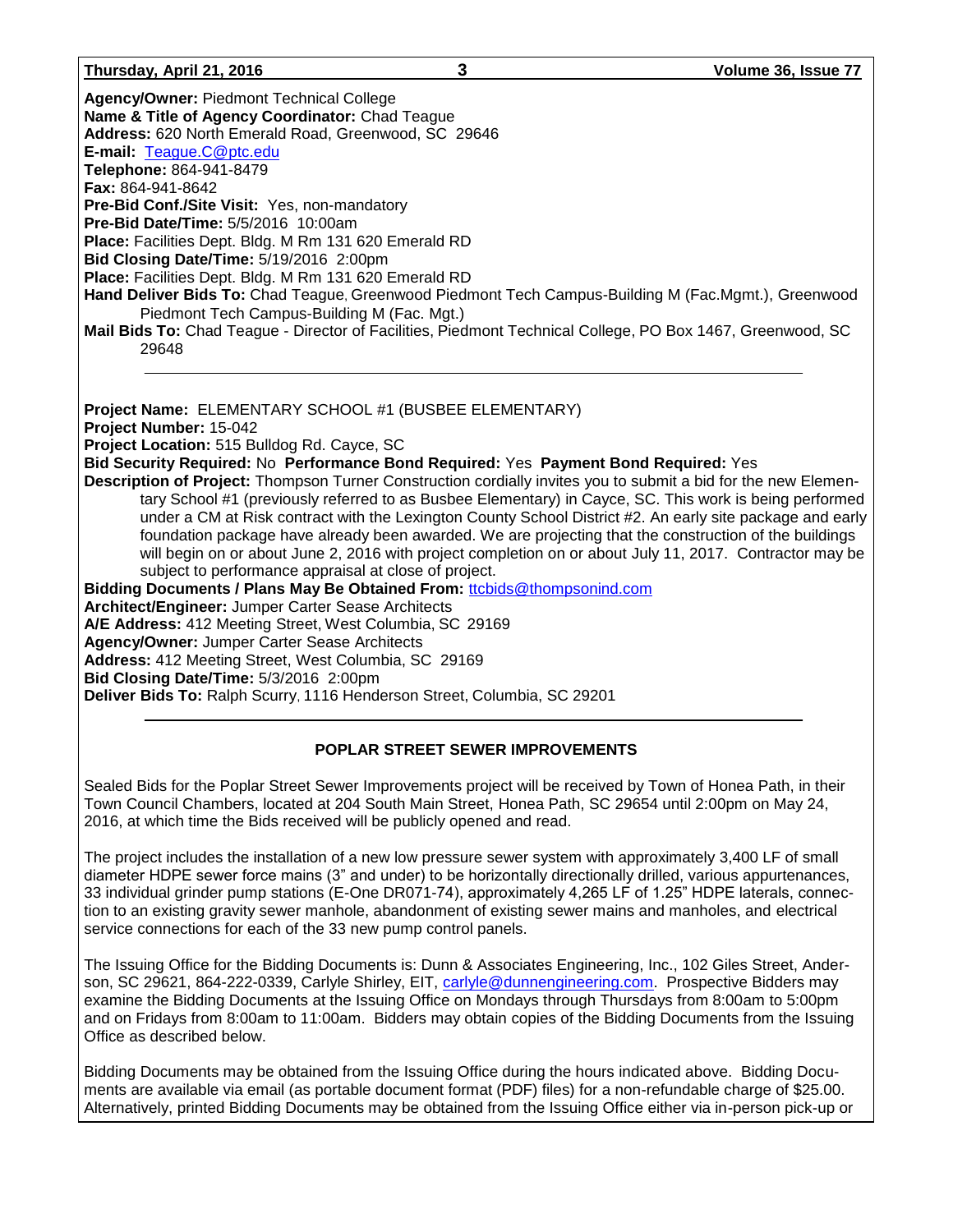#### **Thursday, April 21, 2016 4 Volume 36, Issue 77**

via mail, upon Issuing Office's receipt of payment for the Bidding Documents. The non-refundable cost of printed Bidding Documents is \$100.00 per set, payable to "Dunn & Associates Engineering, Inc.". Upon Issuing Office's receipt of payment, printed Bidding Documents will be sent. The date that the Bidding Documents are transmitted by the Issuing Office will be considered the prospective Bidder's date of receipt of the Bidding Documents. Partial sets of Bidding Documents will not be available from the Issuing Office. Neither Owner nor Engineer will be responsible for full or partial sets of Bidding Documents, including Addenda, if any, obtained from sources other than the Issuing Office.

Bid security in the amount of 5% of the bid shall be furnished in accordance with the Instructions to Bidders. No bid will be considered unless the bidder is legally qualified under the provisions of the South Carolina Contractor's Licensing Law.

Bidders must comply with Executive Order No. 11246 which obligates the Contractors not to discriminate in employment practices.

The Owner reserves the right to waive irregularities and to reject any and all bids. Owner: Town of Honea Path 204 S. Main Street Honea Path, South Carolina 29654

### **CITY OF NORTH MYRTLE BEACH**

### **REQUEST FOR STATEMENT OF QUALIFICATIONS FROM DREDGING CONTRACTORS**

### **FOR**

### **PRE-QUALIFICATION FOR THE CHERRY GROVE BEACH CANAL DREDGING**

Beam & Associates, as a consultant to the City of North Myrtle Beach, South Carolina, is seeking submittals from qualified dredging Contractors for the dredging services required for the Cherry Grove Beach Canal Dredging project for the City of North Myrtle Beach.

Contractors wishing to present a bid for this project must first be determined to be qualified to perform the services required. As such, interested dredging Contractors should submit a Statement of Qualifications to Beam & Associates; 2120 Sea Mountain Hwy.; Suite 2105 A; North Myrtle Beach, SC 29582, no later than 3:00pm on Monday, May 9, 2016. All responses must be submitted in sealed envelopes and identified on the outside of the envelope/package as: Cherry Grove Beach Canal Dredging – Statement of Qualifications.

Statements of Qualifications (SOQ) received later than the specified time/date will not be accepted or considered. No facsimile or telephone submittals will be accepted. Beam & Associates will not be held responsible for unidentified SOQ responses.

The selection process requires submittal of one (1) original and two (2) copies of written responses to this request.

Beam & Associates and the City of North Myrtle Beach reserves the right to: 1) Accept or reject any or all Statements of Qualifications, 2) To select Contractors who appear suitable to the best interests of the City of North Myrtle Beach, 3) To request additional clarifying information from any respondent, 4) To waive any and all formalities or irregularities in any response, and 5) Conduct interviews with Contractors who are deemed responsible and present sufficient qualifications.

It is the intent of the City of North Myrtle Beach to develop a bidders list of acceptable dredging Contractors who will be allowed to bid on the upcoming project. Those who are short-listed may be asked to critique preliminary plans, schedule, and budget in an effort to ensure that the project is deemed practicable by those who intend to bid for it.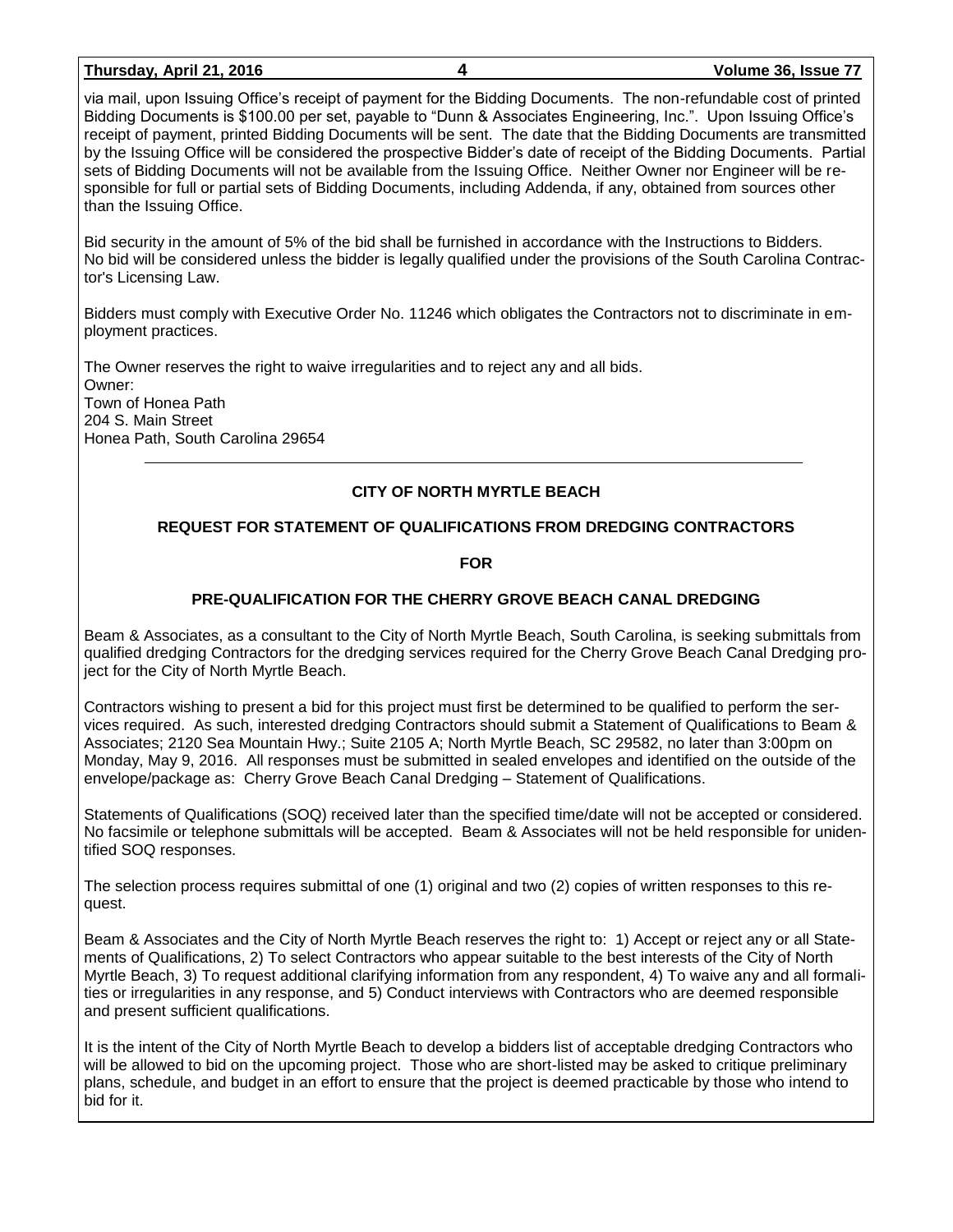#### **Thursday, April 21, 2016 5 Volume 36, Issue 77**

The information submitted in response to the SOQ will be subject to the freedom of information act and, as such, will be made available for public review, if a request is submitted.

The evaluation factors will include, but will not necessarily be limited to:

- In order for the Contractor's response to be deemed complete the Contractor must demonstrate in the SOQ that he has successfully completed dredging projects similar in size and scope in a marine environment. Specialized experience or technical expertise of the Contractor and their personnel in connection with projects of similar nature within the past ten (10) years must be demonstrated and must include all of the following:
	- a. Contractor must have at least ten (10) years of experience in dredging in marine (tidal influenced) environment.
	- b. The Contractor must have successfully completed five (5) marine dredging projects within the past 10 years. These projects must have been successfully complete, and accepted by the Owner.
	- c. For use with this project, Contractor must have access to a small hydraulic dredge that is maneuverable in tight spaces. The dredge must be capable of operating without deploying cables and/or anchors for guidance and maneuvering.
	- d. Contractor must have equipment and personnel capabilities to pump a distance of up to approximately 20,000 LF and up to approximately 22 ft. (+) in vertical differential (head) from the canals to the disposal basin.
	- e. Contractor must have the capabilities to dredge up to approximately 190,000 cubic yards of material for the above-mentioned pumping distance and elevation differential (head) within the allowed dredging window from October 1, 2016 through March 31, 2017.
	- f. Contractor must be capable of dredging and pumping a material that is an inconsistent mixture of sand and silt for the quantity, distance, and elevation as mentioned above.
	- g. Projects must have been completed within the specified time schedule.
- Past record of performance on contracts with municipal or private development factions, including quality of work, timeliness, and cost control.
- Capacity of the Contractors and all Sub-Contractors to perform the work within the prescribed time limitations, taking into consideration the current and planned workload of the Company and their Sub-Contractors.
- Familiarity of the Contractor and their Sub-Contractors with the type of mobilization, site access, and constructability issues applicable to the Project.
- Specific assessment of the constructability of the Project, and presentation of a clear work plan for how the Project can be accomplished within required accessibility and time constraints.
- Input from Contractor and Sub-Contractor References.

Contractor must obtain a City of North Myrtle Beach business license from the Revenue Department and obtain building permits from the Planning and Development Department before any work is to be performed.

Project Scope/Schedule:

The Schematic Layout Plan, Scope of Work, and preliminary Schedule for the Project are also available by email request to those listed below. Please submit all questions in writing by email to:

Braxton Kyzer, P.E.; email: [bkyzer@jgtinc.com;](mailto:bkyzer@jgtinc.com) phone: 843-224-9283 Mike Kirby, P.E.; email: [mkirby200@comcast.net:](mailto:mkirby200@comcast.net) phone: 864-590-0256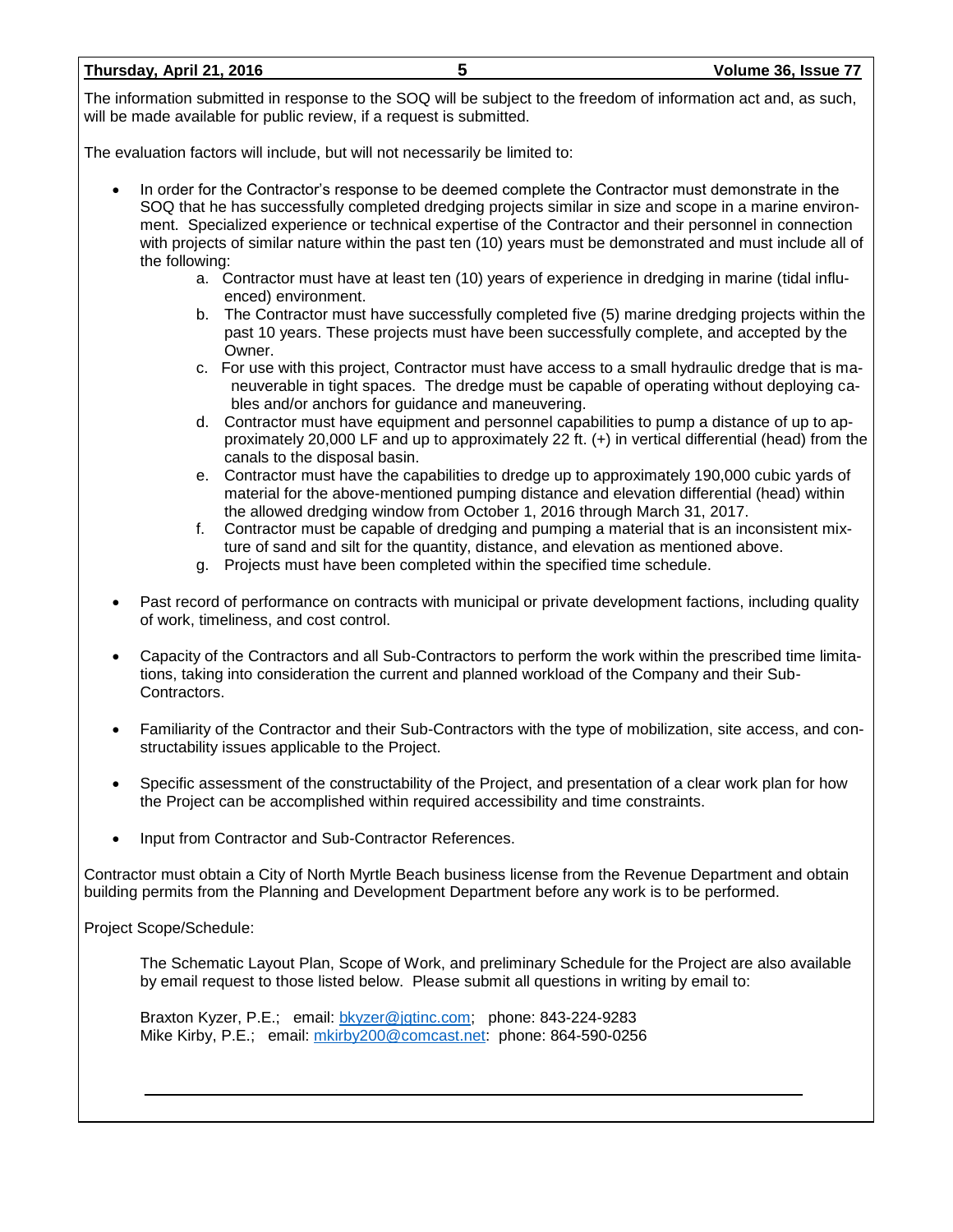### **HVAC: CONGAREE/WOOD ELEMENTARY SCHOOL - HVAC UPGRADE/RE-ROOFING**

Sealed bids from Mechanical Contractors qualified under provisions of the Contractor=s Licensing Law of the State of South Carolina (Sec.s 40-11-10-40-11-350 of Code of Laws, 1976 as amended to date) will be received by the owners, LEXINGTON SCHOOL DISTRICT TWO, on Thursday May 12, 2016 ), until 2 pm at the LEXINGTON SCHOOL DISTRICT TWO, District Office located at 715 Ninth Street, West Columbia, SC 29169; for installation of new HVAC units at Congaree/Wood Elementary School. Immediately thereafter the sealed bids will be opened and read publicly. Faxed bids, due to the possibility of illegibility or misread information will not be accepted. Bidding documents may be obtained from Mechanical Design, Inc., 4403 Broad River Road, Columbia, SC 29210, 803-731-9834.

Description: HVAC: Congaree/Wood Elementary School - HVAC Upgrade/Re-Roofing

Bid Number: N/A

Mandatory Pre-bid: 4/28/16 at 10:00am

Pre-Bid Location: Congaree/Wood Elementary School, 739 Pine Ridge Drive, West Columbia, SC 29169

Bid Due: 5/12/16 at 2:00pm

Submit to: Lexington School District Two, Attn: Tony Shealy, Procurement Specialist, 715 Ninth Street, West Columbia, SC 29169

Bids must be accompanied by a Bid Bond or certified check in an amount of not less than five percent (5%) of the base bid pledging that the bidder will enter into a contract with the Owner for the terms stated in the bid. Both Performance Bond and Payment Bond will be required in an amount equal to 100 percent of the contract price. All bonds shall be a surety Licensed in the State of South Carolina with an AA@ minimum rating or performance and financial strength of at least 5 times the contract amount, including add alternates as listed in the latest current publication of ABest=s Key Rating Guide Property Liability@. All bonds shall be accompanied by a power of attorney authorizing the attorney in fact to bind the surety and certified to include the date of the bond.

The owner reserves the right to reject any and all bids and/or portions of a bid as stipulated in the instructions to Bidders and to waive any informalities and technicalities in bidding.

No bid may be withdrawn for a period of 60 days after date and time of opening of bids.

Substantial completion of this project is August 10, 2016. Liquidated damages in the amount of \$500.00 per day will be charged this contract for each day beyond the substantial completion date.

The Contractor is asked to complete on his own letterhead and deliver to LEXINGTON SCHOOL DISTRICT TWO, District Office the enclosed "Form of Proposal" in a sealed envelope marked:

SEALED BID FOR CONGAREE/WOOD ELEMENTARY SCHOOL HVAC UPGRADE/RE-ROOFING LEXINGTON SCHOOL DISTRICT TWO WEST COLUMBIA, S.C.

ATTN: Tony Shealy, Procurement Specialist, 715 ninth Street, West Columbia, SC 29169

Neither the Owner nor the Engineer is responsible for any omissions or deletions to the bids submitted by the Contractor or Sub Contractor due to receiving an incomplete or partial set of Plans and Specifications.

Bidders are required to inform themselves fully of all laws, ordinances and conditions relating to the construction and labor under which the work will be performed, and each contractor must employ, as far as possible, such methods and means in carrying out the work accordingly. Bidders are required to visit the site and become thoroughly familiar with all existing conditions before submitting a bid. Failure to do so will in no way relieve the successful bidder from the necessity of furnishing any materials or performing any work that may be required to com-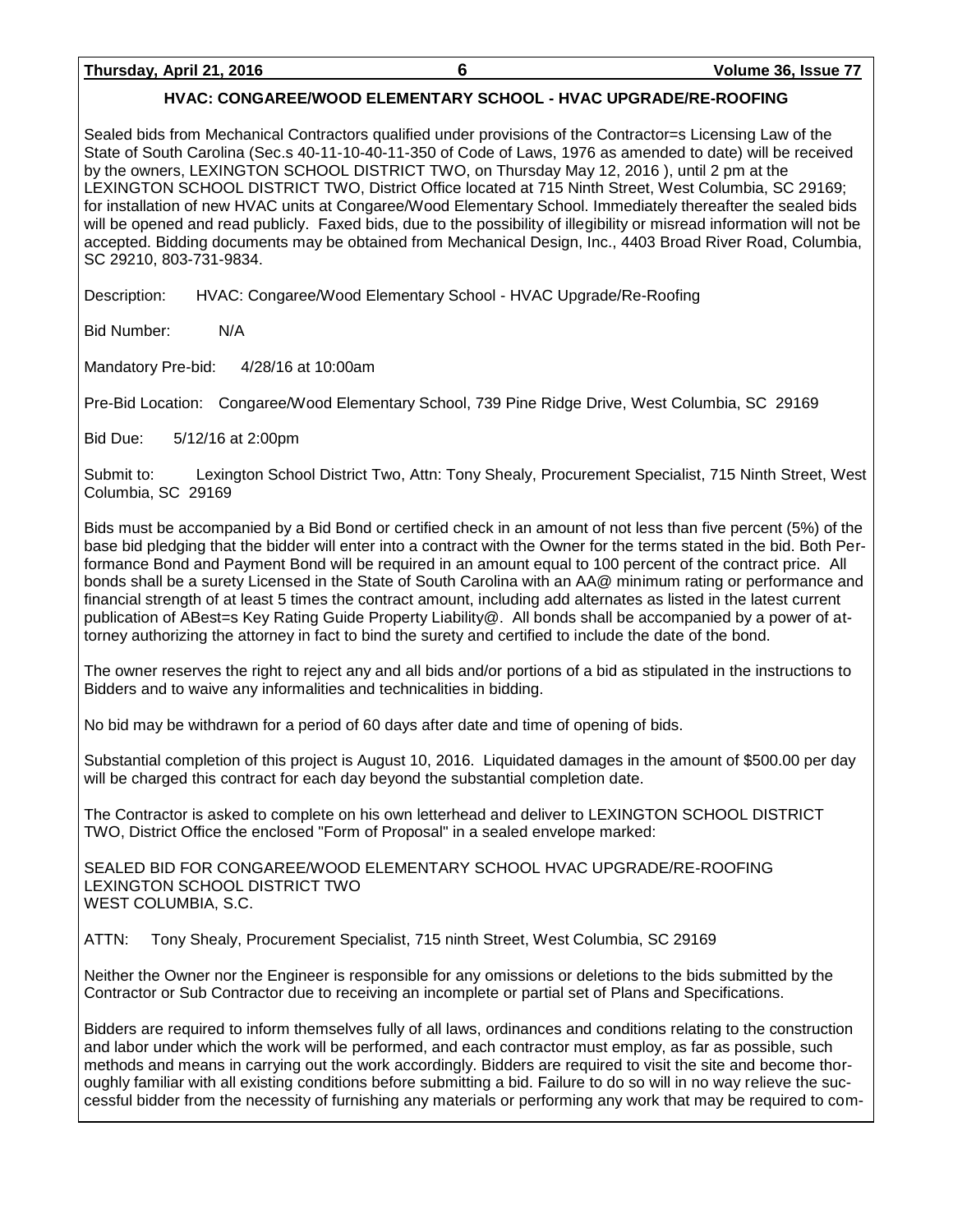| Thursday, April 21, 2016 |  |  |
|--------------------------|--|--|
|                          |  |  |

plete the work in accordance with the true intent and meaning of the plans and specifications without additional cost to the owner.

No oral interpretations will be made to the bidders as to the meaning of the Plans and Specifications. Requests for interpretations or clarifications will not be made less than 2 days prior to receipt of proposals. All interpretations and clarifications made to bidders will be issued in the form of an addendum. Such addenda are to be covered in the proposals and in the closing contract they will become a part thereof.



**Description:** ELECTRICAL SUPPLIES **Solicitation Number:** 5400011260 **Submit Offer By:** 04/29/2016 10:00am **Purchasing Agency:** SC Department of Corrections 4420 Broad River Road Columbia, SC 29210 **Buyer:** MYRTLE DEWERDT **Email:** [dewerdt.myrtle@doc.state.sc.us](mailto:dewerdt.myrtle@doc.state.sc.us) **Download Solicitation From:**  <http://webprod.cio.sc.gov/SCSolicitationWeb/solicitationAttachment.do?solicitnumber=5400011260>

**Description:** 6500 GALLON STAINLESS STEEL TANKER **Solicitation Number:** 5400010970 **Submit Offer By:** 05/25/2016 2:30pm **Purchasing Agency:** SCDOT Procurement Office 955 Park Street Room 101 Columbia, SC 29201-3959 **Buyer:** EMMETT KIRWAN **Email:** [KirwanEI@scdot.org](mailto:KirwanEI@scdot.org) **Download Solicitation From:**  <http://webprod.cio.sc.gov/SCSolicitationWeb/solicitationAttachment.do?solicitnumber=5400010970>

**Description:** POWR-FLITE WET DRY VACUUMS **Solicitation No.:** 10185-1516 **Delivery Point:** BCSD Facilities and Operations, 2226 Old Highway 52, Moncks Corner, SC 29461 **Submit Offer By:** 4/29/2016 11:00am **Purchasing Entity:** Berkeley County School District, PO Box 128, Moncks Corner, SC 29461 **Buyer:** Stephanie Stephenson, 843-899-8304, [sstephensons@bcsdschools.net](mailto:sstephensons@bcsdschools.net) **Download Solicitation From:** <http://berkeley.schoolwires.net/Page/14568>

## **Information Technology**

**Description:** AUDIO VISUAL EQUIPMENT AND INSTALLATIONS **Solicitation No.:** 5543-15/16 **Delivery Point:** Anderson, SC Site Visit: Mandatory. 4/27/2016 9:00am Location: Administrative Offices of Anderson School District Five, 400 Pearman Dairy Road, Anderson, SC 29625. **Submit Offer By:** 5/6/2016 11:00am **Purchasing Entity:** Anderson School District Five **Buyer:** Pamela Hassan **Download Solicitation From:** [www.anderson5.net;](http://www.anderson5.net/) Locate DISTRICT SERVICES, click on PURCHASING, click on RFPs and BIDs) or email Dee Polovitz at [donnapolovitz@anderson5.net](mailto:donnapolovitz@anderson5.net) or Pamela Hassan at [pamelahas](mailto:pamelahassan@anderson5.net)[san@anderson5.net;](mailto:pamelahassan@anderson5.net) 864-260-5000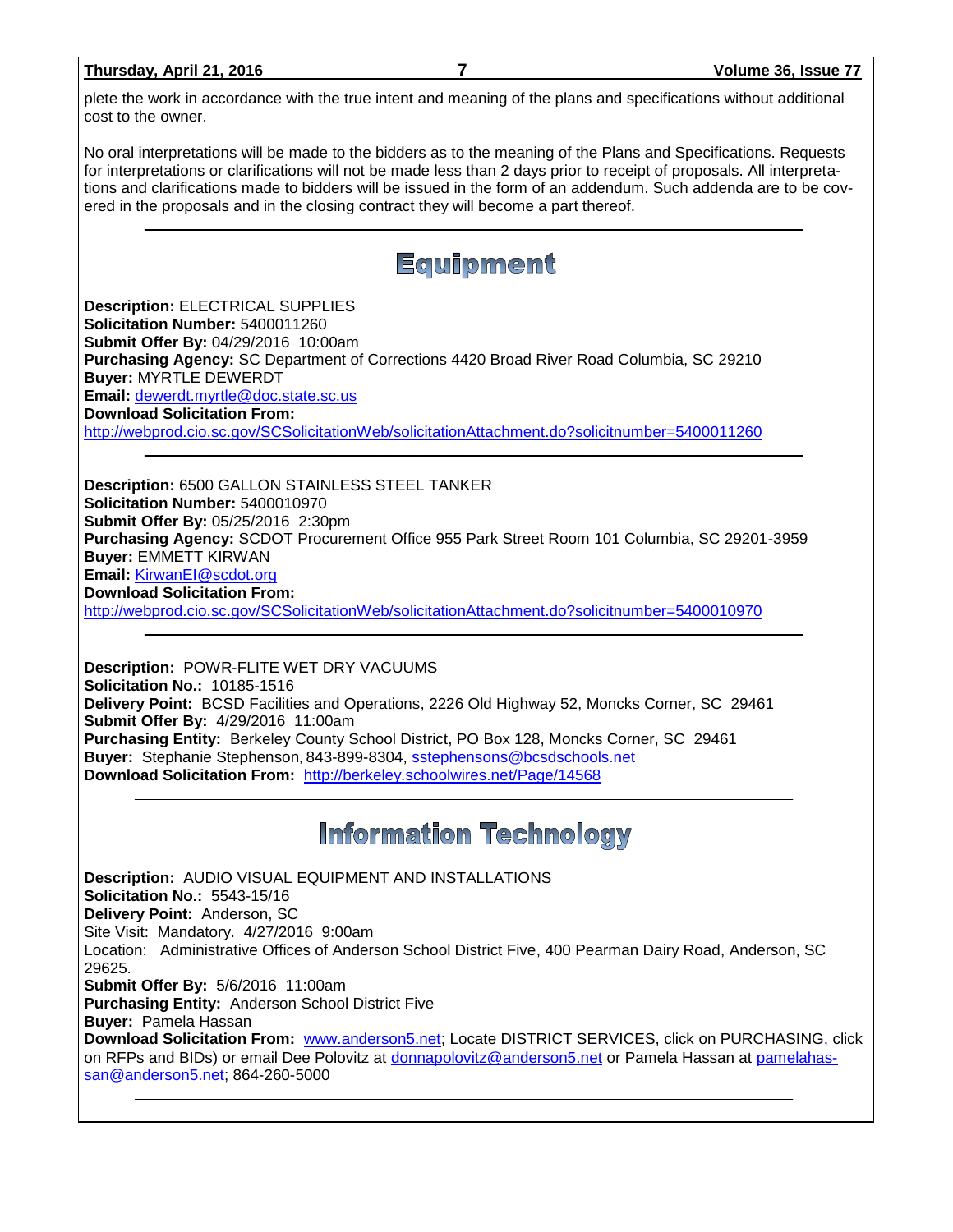**Thursday, April 21, 2016 8 Volume 36, Issue 77 Maintenance and Repair Description:** CAMP LONG ROAD IMPROVEMENTS **Solicitation No.:** 73586827 **Delivery Point:** Aiken, SC **Submit Offer By:** 9/24/2016 11:00am **Purchasing Entity:** Clemson University, Procurement Services, Administrative Services Bldg.,108 Perimeter Rd., Clemson, SC 29634 **Buyer:** Allison Patton, 864-656-3677 / [apatton@clemson.edu](mailto:apatton@clemson.edu) **Download Solicitation From:** Online solicitations only. Solicitations can be viewed at <https://clemson.ionwave.net/CurrentSourcingEvents.aspx> Printing **Description:** PRE-PRINTED BARCODE LABELS **Solicitation Number:** 5400010819 **Submit Offer By:** 05/09/2016 2:30pm **Purchasing Agency:** SCDOT Procurement Office 955 Park Street Room 101 Columbia, SC 29201-3959 **Buyer:** KYRON CONNER **Email:** [ConnerKL@scdot.org](mailto:ConnerKL@scdot.org) **Download Solicitation From:**  <http://webprod.cio.sc.gov/SCSolicitationWeb/solicitationAttachment.do?solicitnumber=5400010819> Services **Description:** SECURITY GUARD SERVICE JEFFERSON SQUARE **Solicitation Number:** 5400011416 **Submit Offer By:** 05/18/2016 11:00am **Purchasing Agency:** SCDHHS 1801 Main Street, 6th Floor Columbia, SC 29201 **Buyer:** VICTORIA EASTERLIN **Email:** [EASTERV@scdhhs.gov](mailto:EASTERV@scdhhs.gov) **Download Solicitation From:**  <http://webprod.cio.sc.gov/SCSolicitationWeb/solicitationAttachment.do?solicitnumber=5400011416> **Description:** PROCURE CONSULTANT SERVICES TO PROVIDE EXTERNAL EVALUATOR SERVICES **Solicitation No.:** MTC-RFP-0886 **Delivery Point:** 1260 Lexington Drive, West Columbia, SC 29170 **Submit Offer By:** 5/19/2016 11:00am **Purchasing Entity:** Midlands Technical College Procurement Office, PO Box 2408, Columbia, SC29202 **Buyer:** Rina Drescher, 803-822-3209, [drescherr@midlandstech.edu](mailto:drescherr@midlandstech.edu) **Download Solicitation From:** [www.midlandstech.edu/procurement](http://www.midlandstech.edu/procurement) **Description:** PROVIDE MATERIAL AND LABOR TO REFINISH FLOORS IN DEAS HALL AT THE CITADEL, MILITARY COLLEGE OF SC. **Solicitation No.:** Bid3096-JR-5/23/2016 **Delivery Point:** Charleston, SC **Pre-bid Conf.:** 4/29/2016 10:00am **Submit Offer By:** 5/23/2016 by close of business **Buyer:** Jalorie Robinson, 843-953-5279 **Direct Inquiries To:**

**Download Solicitation From:** <http://www.citadel.edu/root/procurement-vendors/solicitations>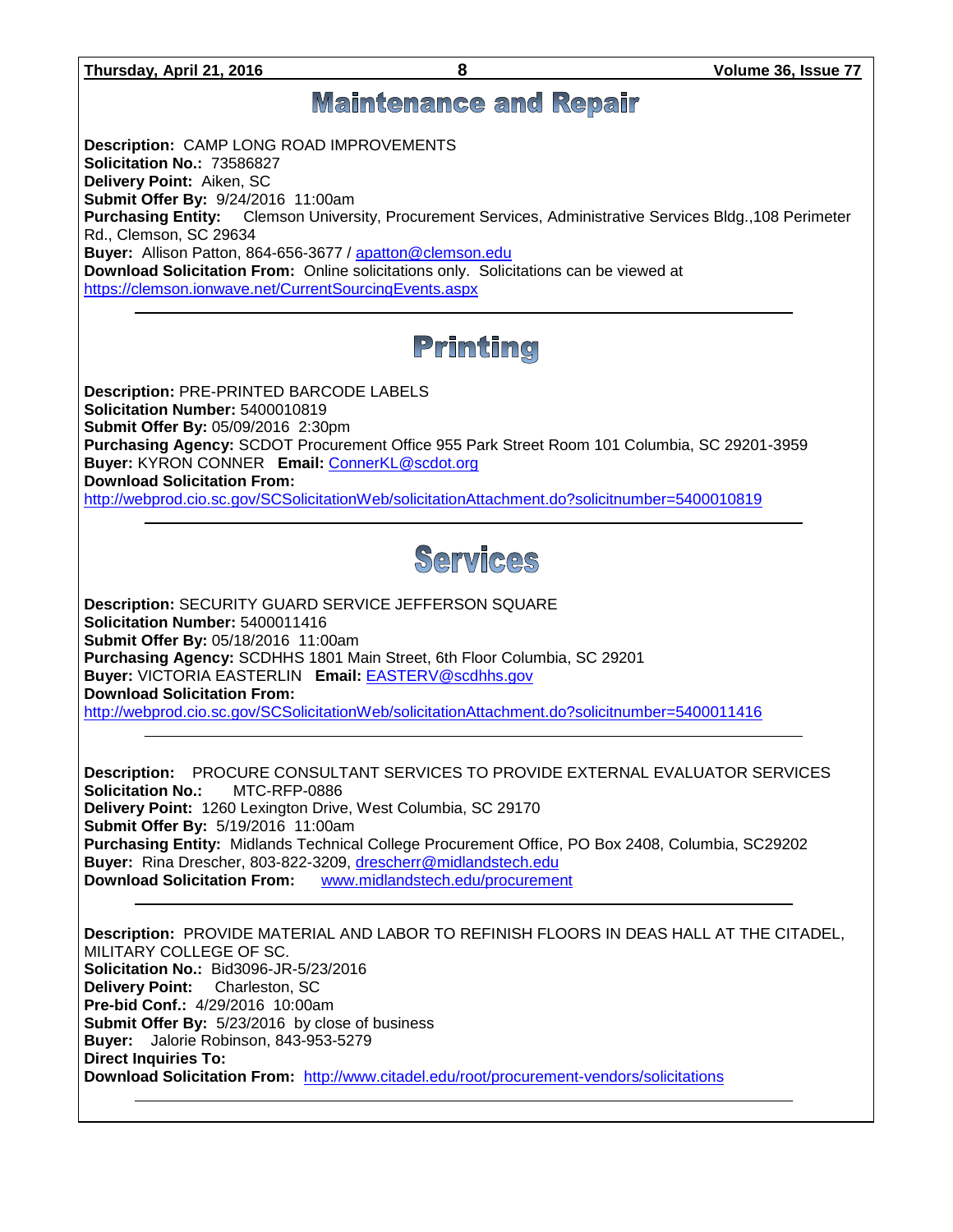# Supplies

**Description:** COMMERCIAL STEAM-FIRED WATER HEATERS **Solicitation No.:** USC-IFB-2959-MR **Delivery Point:** Columbia SC **Submit Offer By:** 5/4/2016 2:30pm **Purchasing Entity:** University of South Carolina **Buyer:** Michelle Robinson, CPPB, 803-777-5253 / [marobins@mailbox.sc.edu](mailto:marobins@mailbox.sc.edu) **Download Solicitation From:** [http://purchasing.sc.edu](http://purchasing.sc.edu/)

**Description:** FURNISH AND DELIVER NEW COMMERCIAL WATER HEATERS AS SPECIFIED **Solicitation No.:** Q2016.16 **Delivery Point:** 946 Pisgah Church Road, Lexington, SC 29072 **Submit Offer By:** 5/9/2016 3:00pm **Purchasing Entity:** Lexington County School District One **Buyer:** Carol Norfleet, 803-821-1109 **Direct Inquiries To:** Request Form available at: [http://www.lexington1.net/departments/fiscal](http://www.lexington1.net/departments/fiscal-services/solicitations-awards)[services/solicitations-awards](http://www.lexington1.net/departments/fiscal-services/solicitations-awards)

**Description:** DOORS AND FRAMES ALONG WITH INSTALLATION **Solicitation No.:** 73342358 **Delivery Point:** Georgetown, SC **Site Visit:** Non-mandatory. 5/4/2016 2:00pm **Location:** Clemson Laboratory @ Baruch, 177 Hobcaw Road, Building A, Georgetown, S.C., 29442 **Submit Offer By:** 5/17/2016 11:00am **Purchasing Entity:** Clemson University, Procurement Services, Administrative Services Bldg.,108 Perimeter Rd., Clemson, SC 29634 **Buyer:** Shirley Alexander, 864-656-2395 / [salexa2@clemson.edu](mailto:salexa2@clemson.edu) **Download Solicitation From:** Online solicitations only. Solicitations can be viewed at [www.clemson.edu/cfo/procurement/vendors](http://www.clemson.edu/cfo/procurement/vendors)

## Intent to Sole Source

### **MUSC**

Interested parties who believe they can compete for Maintenance on a Bruker Daltonics SolariX-70 Hybird FTMS System respond by email to [deveauan@musc.edu](mailto:deveauan@musc.edu)

TITLE: Sole Source Procurement: Maintenance on a Bruker Daltonics SolariX-70 Hybird FTMS System DESCRIPTION: 8283900 MAINTENANCE KIT SOLARIX

SER00008 ZONE TRAVEL RATES GREATER THAN 751 MILES

SER00002 SERVICE RATES PER FULL DAY (8 hours)

SHIPPING - SPARE PARTS DOMESTIC EXPRESS HANDLING FEE

Vendors that believe they can compete for Maintenance on a Bruker Daltonics SolariX-70 Hybird FTMS System are invited to contact Angie DeVeaux, Procurement Specialist II, [deveauan@musc.edu](mailto:deveauan@musc.edu) by 1:00pm on April 28, 2016. We do not guarantee that vendors responding to this notice will be rendered a request to submit an offer for this procurement. In addition, we do not guarantee that any solicitation will occur for this procurement, but reserve to right to solicit proposals now and in the future.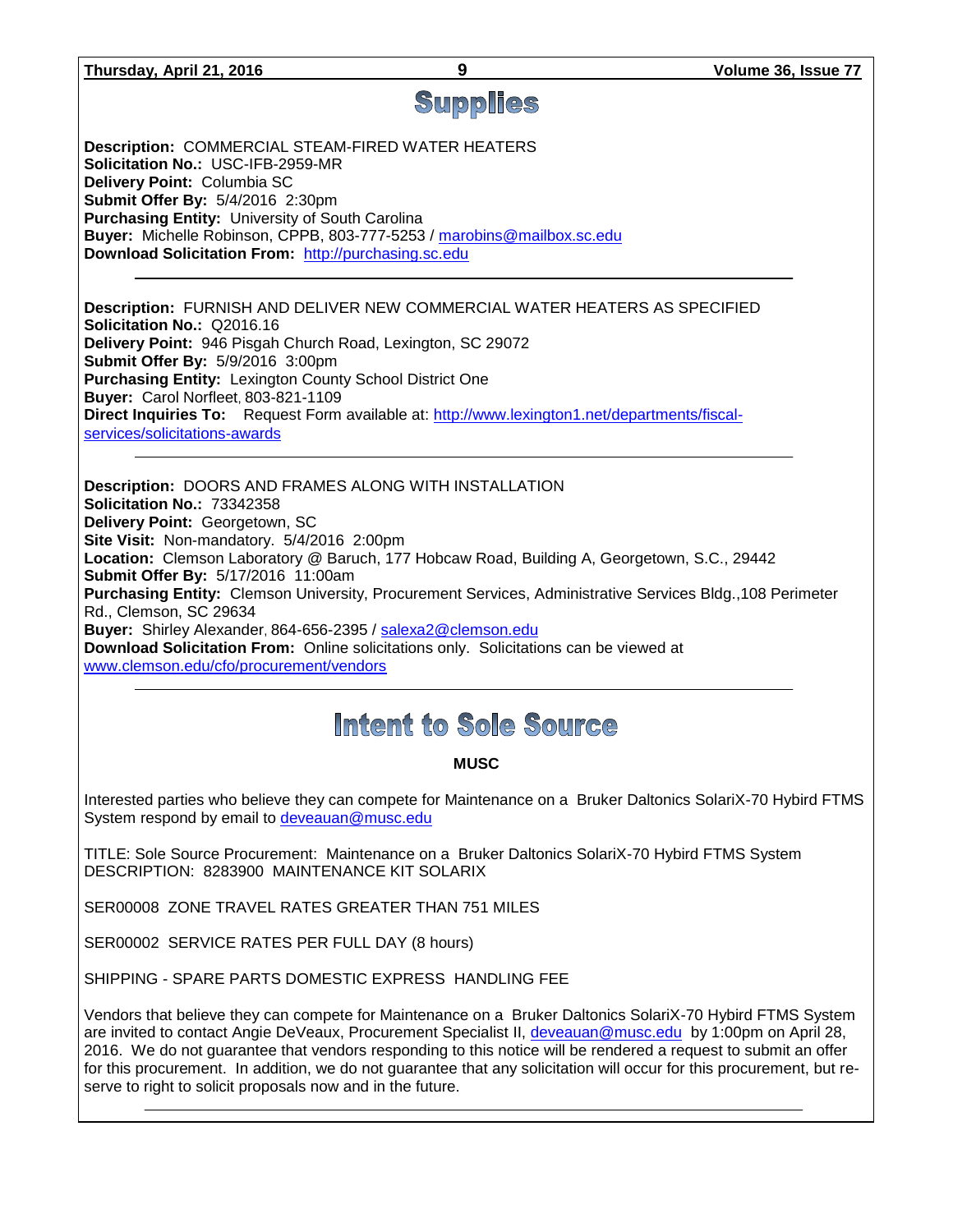## **SCBO Notices**

### **VENDORS, DON'T NEGLECT TO CHECK THE STATE'S FIXED PRICE BIDS**

If authorized by the original solicitation, the State may use "competitive fixed price bidding" to create procurements with an open response date. These fixed price bids are advertised in SCBO once, but the solicitation may provide for bids to be accepted continuously or periodically during the contract term. The links below take you to a listing of all open solicitations conducted by the central purchasing office using the competitive fixed pricing bidding rules.

> Fixed Price Bids - [Information Technology](http://www.mmo.sc.gov/PS/vendor/PS-vendor-fixed-price-bids-it.phtm) (Open Response Date) Fixed Price Bids - [Supplies & Services](http://www.mmo.sc.gov/PS/vendor/PS-vendor-fixed-price-bids-ss.phtm) (Open Response Date)

## **INSPECTOR GENERAL'S FRAUD HOTLINE** (State Agency fraud only) 1-855-723-7283 / [http://oig.sc.gov](http://oig.sc.gov/)South Carolina Association of Governmental Purchasing Officials Cxcellent opportunity for small, minority, new start-up, veteran and historically under-utilized businesses but a great networking event for any business. Visit different agency booths at each location to learn how to maximize the public procurement process, increase networking<br>opportunities and meet with State-wide<br>Municipalities, Counties, School Districts and **State Procurement Agency officials.** THURSDAY. THURSDAY,<br>June 16th from 9am-12pm \$50.00 per person or June 2nd from 9am-12pm \$80.00 per person for LEXINGTON MUNICIPAL<br>CONFERENCE CENTER<br>111 Maiden Lane<br>Lexington, SC 29072 CHARLESTON AREA **BOTH** events. **CONVENTION CENTER** \$65.00 at the door on Exhibit Hall A1<br>5000 Coliseum Drive the day of the show North Charleston, SC 294 Registration information online at: www.scagpo.org<br>For Information, Call 803-896-0670<br>or email Jo Marie Brown at Region1@scagpo.org